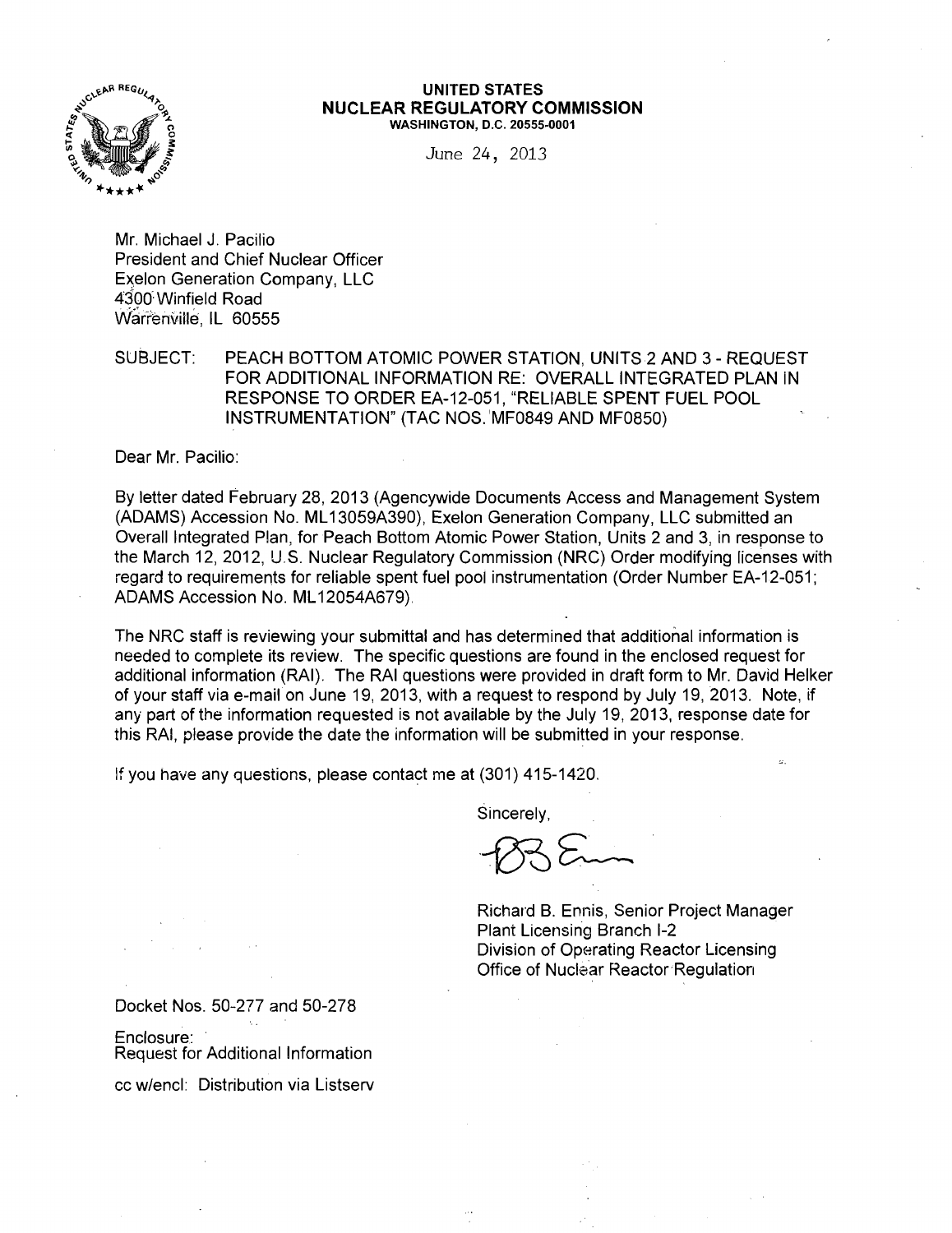# REQUEST FOR ADDITIONAL INFORMATION

## OVERALL INTEGRATED PLAN IN RESPONSE TO

# ORDER EA-12-051, "RELIABLE SPENT FUEL' POOL INSTRUMENTATION"

### EXELON GENERATION COMPANY, LLC

# PEACH BOTTOM ATOMIC POWER STATION, UNITS 2 AND 3

#### DOCKET NOS. 50-277 AND 50-278

### 1.0 INTRODUCTION

By letter dated February 28, 2013 (Agencywide Documents Access and Management System (ADAMS) Accession No. ML 13059A390), Exelon Generation Company, LLC (the licensee) submitted an Overall Integrated Plan (OIP), for Peach Bottom Atomic Power Station (PBAPS), Units 2 and 3, in response to the March 12, 2012, U.S. Nuclear Regulatory Commission (NRC) Order modifying licenses with regard to requirements for reliable spent fuel pool (SFP) instrumentation (Order Number EA-12-051; ADAMS Accession No. ML 12054A679). The NRC staff endorsed Nuclear Energy Institute (NEI) 12-02, "Industry Guidance for Compliance with NRC Order EA-12-051 ,To Modify Licenses with Regard to Reliable Spent Fuel Pool Instrumentation," Revision 1, dated August 2012 (ADAMS Accession No. ML 12240A307), with exceptions, as documented in Interim Staff Guidance (ISG) 2012-03, "Compliance with Order EA-12-051, Reliable Spent Fuel Pool; Instrumentation," Revision 0, dated August 29, 2012 (ADAMS Accession No. ML 12221A339).

The NRC staff has reviewed the February 28, 2013, response by the licensee and determined that the following Request for Additional Information (RAI) is. needed to complete its technical review. The sections that follow are numbered to coincide with the arrangement presented in NEI 12-02.

# 2.0 LEVELS OF REQUIRED MONITORING

The OIP states, in part, that key SFP levels will be identified as follows:

**Level 1 - level adequate to support operation of the normal fuel pool cooling system:** For both units, this level on the primary and backup [spent fuel pool instrumentation (SFPI)] channels is greater than 22 feet 9 inches (elevation 232 feet 9 inches) plus instrument accuracy above top of the spent fuel storage racks. This level is based on the design accuracy of the SFPI channel, and a resolution of 1 foot or better for both the primary and backup instrument channels. The daily SFP level is monitored and recorded under an operator's [surveillance test (ST)] procedure. The PBAPS SFPs have weirs that maintain the normal level between 232 feet 9 inches and 233 feet 0 inches, with 232 feet 10 inches the normal level per the ST.

**Enclosure**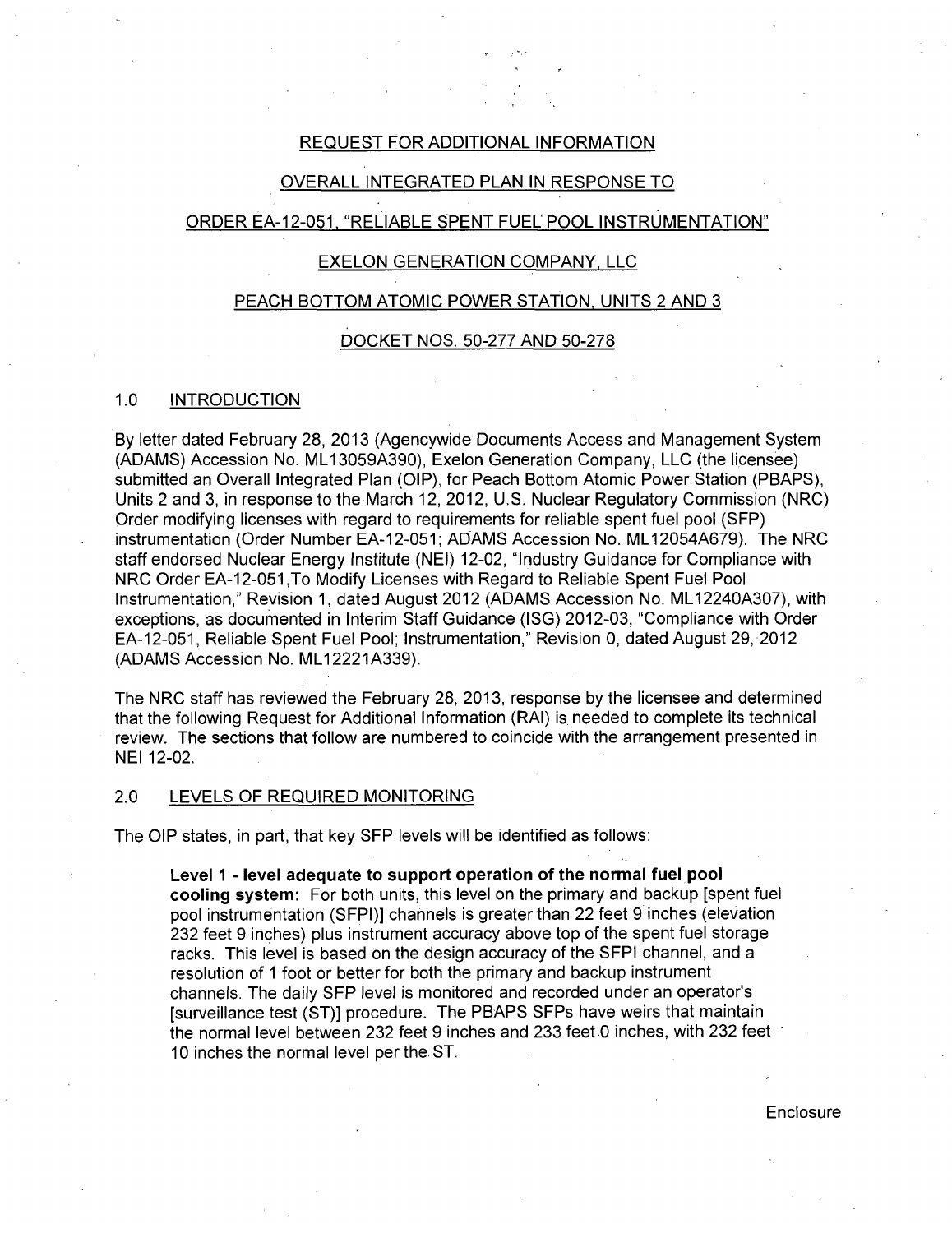**Level 2 - level adequate to provide substantial ·radiation shielding for a person standing on the spent fuel pool operating deck:** For.both units, this level on the primary and backup SFPI channels is greater than 10 feet 0 inches {elevation 220 feet 0 inches) plus instrument accuracy above the top of the spent fuel storage racks. This is based on specification of this level as adequate in. NRC JLD-ISG-2012-03 and NEI 12-02, the design accuracy of the SFPI channel, and the relatively low sensitivity of dose rates to water depth changes at this ·level. This level ensures there is adequate water to provide substantial radiation shielding from direct gamma radiation from stored spent fuel.

Level 3 - level at which fuel remains covered: For both units, this level on the primary and backup SFPI channels. is greater than 0 feet 0 inches (elevation 210 feet 0 inches) plus instrument accuracy above the top of the spent fuel storage racks. This is based upon the design accuracy of the SFPI channel, and a resolution better than 1 foot for both the primary and backup SFPI channels. This monitoring level assures there is water covering the spent fuel stored in the racks.

#### RAI-1

Please provide the following:

- a) For level 1, specify how the identified location represents the HIGHER of the two points described in the NEI 12-02 guidance for this level.
- b) A clearly labeled sketch depicting the elevation view of the proposed typical mounting arrangement for the portions of instrument channel consisting of permanent measurement channel equipment (e.g., fixed level sensors and/or stilling wells, and mounting brackets). Indicate on this sketch the datum values representing Level 1, Level 2, and Level 3, as well as the top of the fuel racks. Indicate on this sketch, the portion of the level sensor measurement range that is sensitive to measurement of the fuel pool level, with respect to the Level 1, Level 2, and Level 3 datum points.

### 3.0 INSTRUMENTATION DESIGN FEATURES

## 3.2 Arrangement

The OIP states, in part, that:

The SFPI design will install fixed primary and backup SFP level sensors, considering the northeast and southeast corners of the Unit 2 and Uhit 3 SFPs. The sensors on each unit will be separated by a distance in excess of 30 feet. The SFPI design will verify the eastern sides of the SFPs meet arrangement criteria and facilitate associated conduit runs, or will design to a more appropriate arrangement. The sensors will be mounted, to the extent practical, near the pool walls and below the pool curb to minimize their exposure to damaging debris and not interfere with SFP activities. SFPI channel electronics and power supplies will be located in seismic and missile protected areas either below the Reactor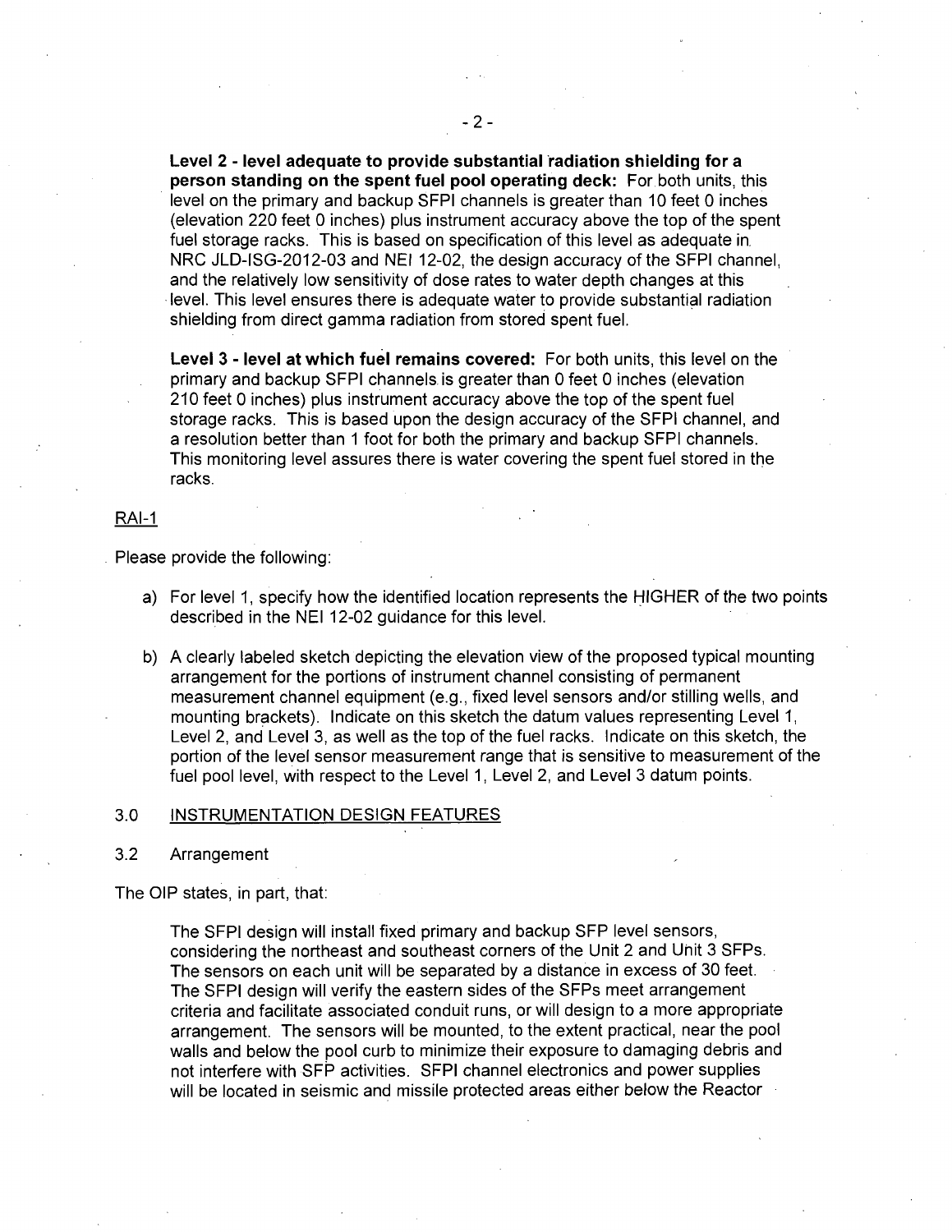Building Refuel Floor or in buildings other than the Reactor Building. The areas will be selected to provide suitable radiation shielding and environmental conditions for the equipment consistent with instrument manufacturer's recommendations. Power supplies and indication equipment and cabling for each SFPI channel will be separated, equivalent to redundant safety related components.

# RAI-2

Please provide a clearly labeled sketch or marked-up plant drawing of the plan view of the SFP area, depicting the SFP inside dimensions, the planned locations/placement of the primary and back-up SFP level sensor, and the proposed routing of the cables that will extend from the sensors toward the location of the read-out/display device.

# 3.3 Mounting

The OIP states, in part, that:

Design of the mounting of the sensors in the SFP shall be consistent with the seismic Class I criteria. Installed equipment will be verified to be seismically adequate for the seismic motions associated with the maximum seismic ground motion considered in the design of the plant area in which it is installed.

### RAI-3

Please provide the following:

- a) The design criteria that will be used to estimate the total loading on the mounting device(s), including static weight loads and dynamic loads. Describe the methodology that will be used to estimate the total loading, inclusive of design-basis maximum seismic loads and the hydrodynamic loads that could result from pool sloshing or other effects that could accompany such seismic forces.
- b) A description of the manner in which the level sensor (and stilling well, if appropriate) will be attached to the refueling floor and/or other support structures for each planned point of attachment of the probe assembly. Indicate in a schematic, the portions of the level sensor that will serve as points of attachment for mechanical/mounting or electrical connections.
- c) A description of the manner by which the mechanical connections will attach the level instrument to permanent SFP structures so as to support the level sensor assembly.

### 3.4 Qualification

The OIP states, in part, that:

Components of the SFPI channels will be rated by the manufacturer (or otherwise tested) for shock and vibration during and following any applicable event, using one or more of the following methods: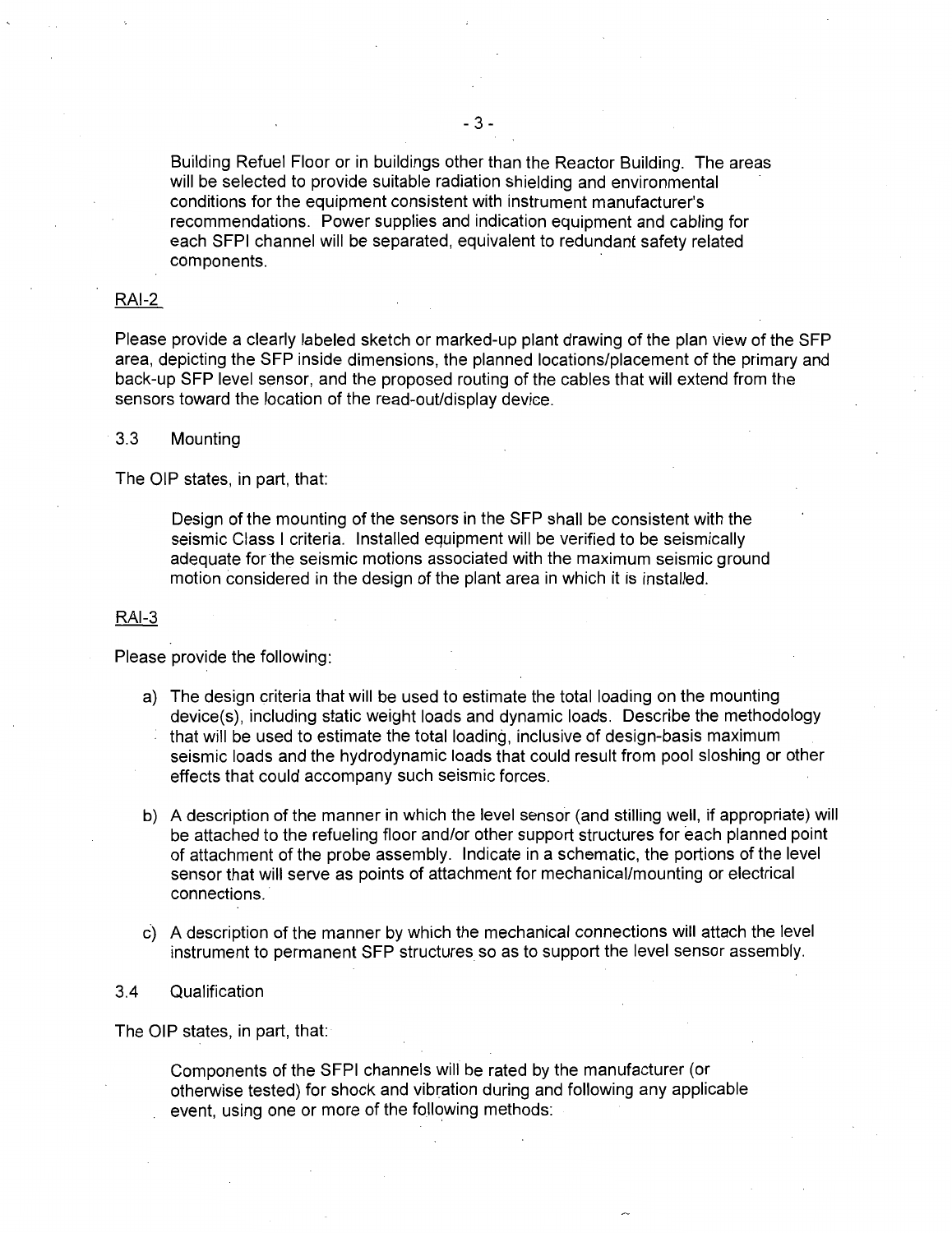- components use known operating principles, are supplied by using commercial quality programs (such as 1809001) with shock and vibration requirements included in the purchase specification and instrument design. The components will be designed and tested for operation in environments where significant shock and vibrations are common,
- components have substantial history of operational reliability in environments with significant shock and vibration loadings, such as transportation applications, or
- components are inherently resistant to shock and vibration loadings, such as cables.

SFPI components (except for battery chargers and replaceable batteries) will be rated by the manufacturer (or otherwise tested) for seismic effects at levels commensurate with postulated design basis event conditions in the area, using one or more of the following methods:...

# RAI-4

Please provide the following:

- a) A description of the specific method or combination of methods you intend to apply to demonstrate the reliability of the permanently installed equipment under Beyond-Design-Basis (BOB) ambient temperature, humidity, shock, vibration, and radiation conditions.
- b) A description of the testing and/or analyses that will be conducted to provide assurance that the equipment will perform reliably under the worst-case credible design-basis loading at the location where the equipment will be mounted. Include a discussion of this seismic reliability demonstration as it applies to (i) the level sensor mounted in the SFP area, and (ii) any control boxes, electronics, or read-out and re-transmitting devices that will be employed to convey the level information from the level sensor to the plant operators or emergency responders.
- c) A description of the specific method or combination of methods that will be used to confirm the- reliability of the permanently installed equipment such that following a seismic event the instrument will maintain its required accuracy.
- 3.5 Independence

The OIP states, in part, that:

The primary SFPI channel will be independent of the backup SFPI channel. This independence will be achieved through physical and electrical separation of each channels' components commensurate with hazard and electrical isolation needs.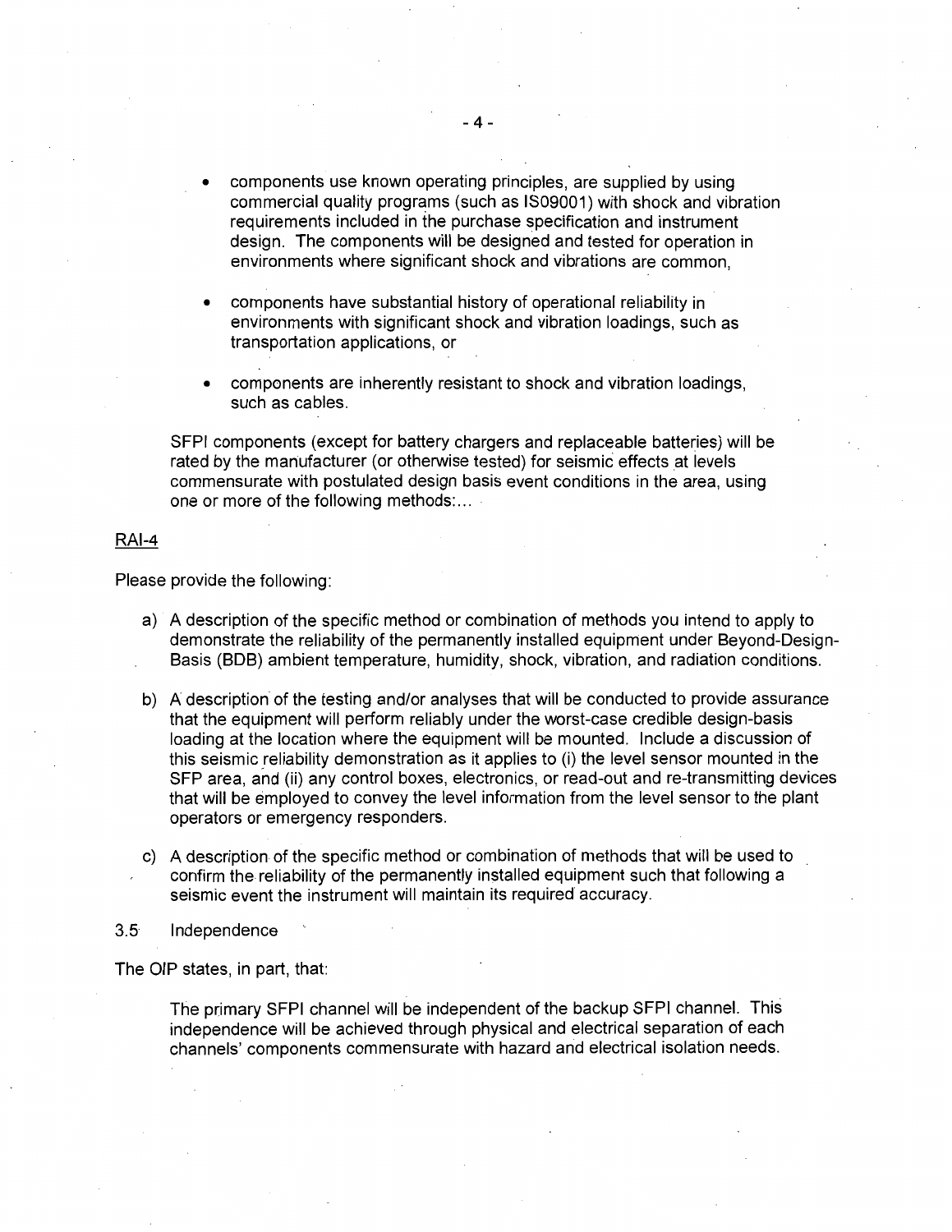# RAI-5

Please provide the following:

- a) A description of how the two channels of the proposed level measurement system meet this requirement so that the potential for a common cause event to adversely affect both channels is minimized to the extent practicable.
- b) Further information describing the design and installation of each level measurement system, consisting of level sensor electronics, cabling, and readout devices. Please address how independence of these components of the primary and back-up channels is achieved through the application of independent power sources, physical and spatial separation, independence of signals sent to the location(s) of the readout devices, and the independence of the displays.

#### 3.6 Power Supplies

The OIP states, in part, that:

The SFPI design will identify power sources from different buses. Upon loss of normal power, individual channel installed batteries will automatically maintain continuous channel operation. The batteries will be replaceable and be sized to maintain channel operation until off-site resources can be deployed by the mitigating strategies resulting from Order EA-12-049. Each channel will have provisions for connection to another suitable power source, as designed and supplied in accordance with Order EA-12-049.

### RAI-6

Please provide the following:

- a) A description of the electrical alternating current power sources and capacities for the primary and backup channels.
- b) If the level measurement channels are to be powered through a battery system (either directly or through an Uninterruptible Power Supply), please provide the design criteria that will be applied to size the battery in a manner that ensures, with margin, that the channel will be available to run reliably and continuously following the onset of the BOB event for the minimum duration needed, consistent with the plant mitigation strategies for BOB external events (Order EA-12-049).

# 3.7 Accuracy

The OIP states, in part, that:

The SFPI design will select components designed to maintain their accuracy following a power interruption or change in power source without recalibration. SFPI channel including display accuracy, to be determined during detailed design, will consider SFP conditions, as identified in the Qualification section.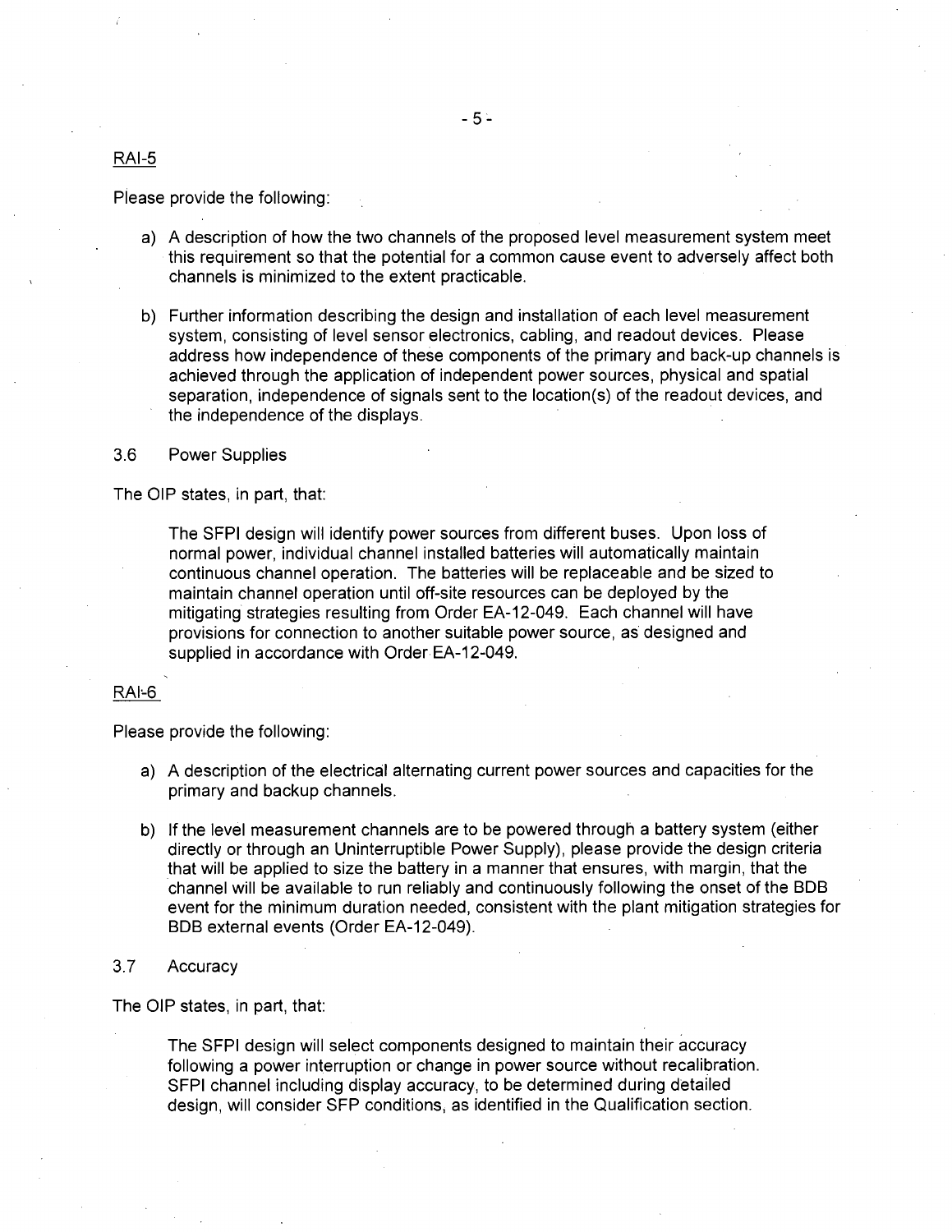SFPI channel accuracy will be sufficient to allow trained personnel to determine when the actual level reaches the specified lower level of each indicating range (Levels 1, 2 or 3) without conflicting or ambiguous indications.

#### RAI-7

Please provide the following:

- a) An estimate of the expected instrument channel accuracy performance (e.g., in % of span) under both: (i) normal SFP level conditions (approximately Level 1 or higher); and (ii) at the BDB conditions (i.e., radiation, temperature, humidity, post-seismic and postshock conditions) that would be present if the SFP level were at the Level 2 and Level 3 datum points.
- b) A description of the methodology that will be used for determining the maximum allowed deviation from the instrument channel design accuracy that will be employed under normal operating conditions as an acceptance criterion for a calibration procedure to flag to operators and to technicians that the channel requires adjustment to within the normal condition design accuracy.
- 3.8 Testing

The OIP states, in part, that:

The SFPI design will provide for routine testing and calibration consistent with the guidelines of NRC JLD-ISG-2012-03 and NEI 12-02, such as in-situ testing and calibration. Details will be determined during detailed engineering design, in accordance with established processes and procedures.

## RAI-8

Please provide the following:

- a) A description of the capability and provisions the proposed level sensing equipment will have to enable periodic testing and calibration, including how this capability enables the equipment to be tested in-situ.
- b) A description of how such testing and calibration will enable the conduct of regular channel checks of each independent channel against the other, and against any other permanently-installed SFP level instrumentation.
- c) A description of how calibration tests and functional checks will be performed and the frequency at which they will be conducted. Discuss how these surveillances will be incorporated into the plant surveillance program.
- d) A description of what preventative maintenance tasks are required to be performed during normal operation, and the planned maximum surveillance interval that is necessary to ensure that the channels are fully conditioned to accurately and reliably perform their functions when needed.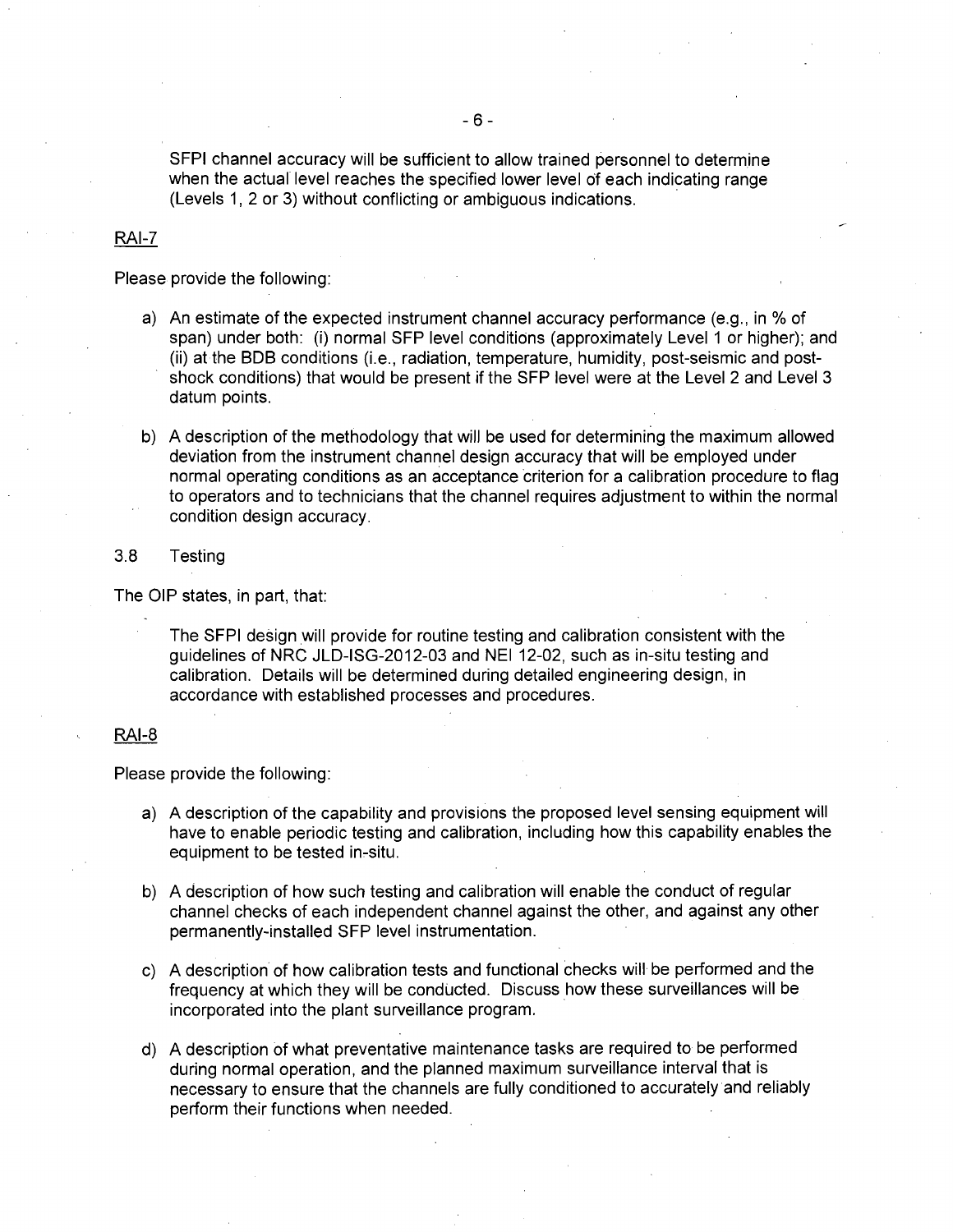## 3.9 Display

The OIP states, in part, that:

The primary and backup instrument displays will be located at the control room, alternate shutdown panel, or other appropriate and accessible location. The specific location will be determined during detailed design.

# RAI-9

Please provide the following:

- a) The specific location for the primary and backup instrument channel display.
- b) If the primary or backup display location is other than the main control room, then provide justification for prompt accessibility to displays including primary and alternate route evaluation, habitability at display location(s), continual resource availability for personnel responsible to promptly read displays, and provisions for communications with decision makers for the various SFP drain-down scenarios arid external events.
- c) The reasons justifying why the locations selected enable the information from these instruments to be considered "promptly accessible" to various drain-down scenarios and external events.
- 4.0 PROGRAM FEATURES
- 4.2 Procedures

The OIP states, in part, that:

Procedures will be developed using guidelines and vendor instructions to address the maintenance, operation and abnormal response issues associated with the SFPI primary and backup channels.

# RAI-10

Please provide the following:

- a) A list of the operating (both normal and abnormal response) procedures, calibration/test procedures, maintenance procedures, and inspection procedures that will be developed for use of the SFP instrumentation in a manner that addresses the order requirements.
- b) A brief description of the specific technical objectives to be achieved within each procedure. If your plan incorporates the use of portable spent fuel level monitoring components, please include a description of the objectives to be achieved with regard to the storage location and provisions for installation of the portable components when needed.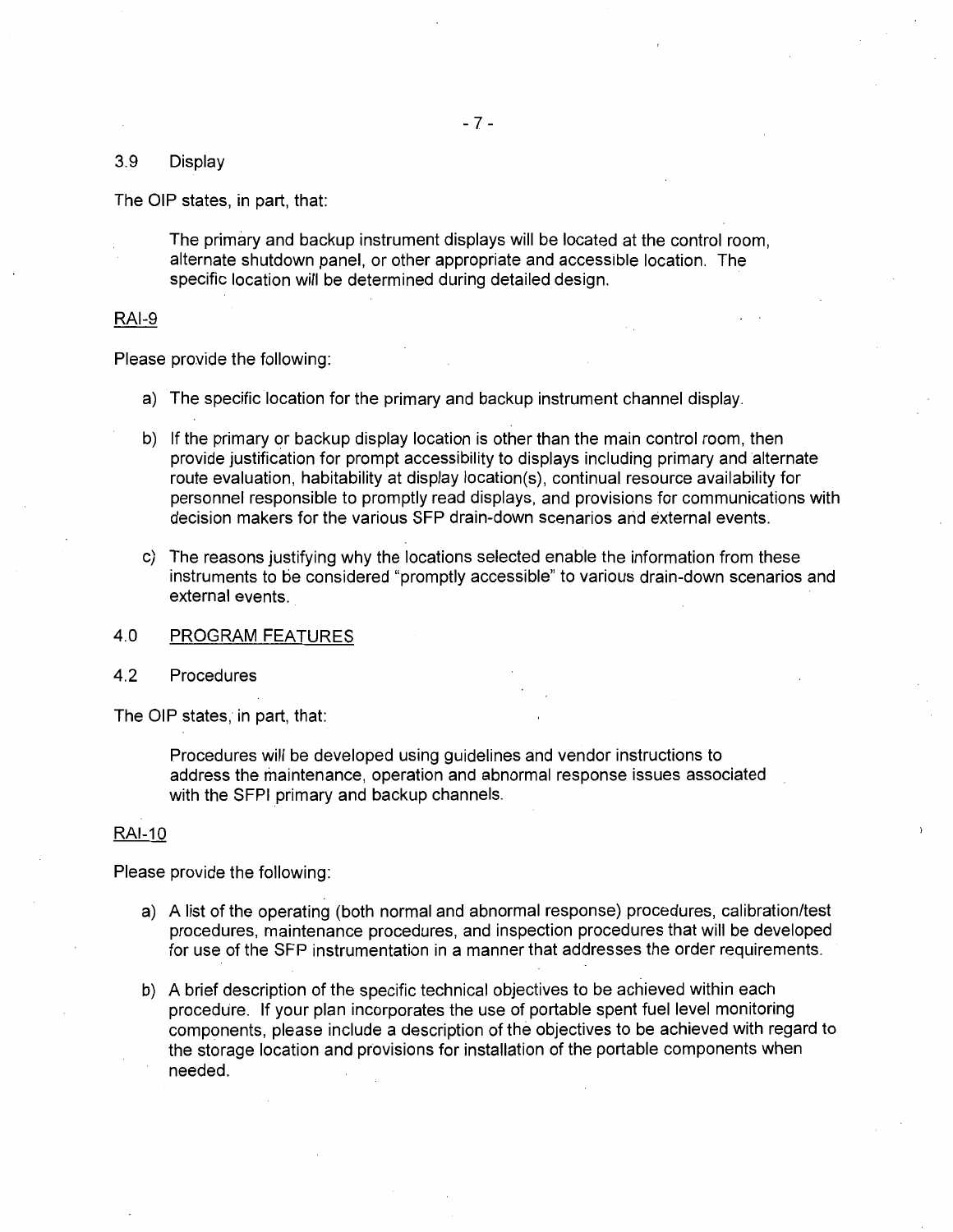## 4.3 Testing and Calibration

The OIP states, in part, that:

The testing and calibration of the SFPI will be consistent with vendor recommendations or other documented basis. Calibration will be specific to the mounted instruments and the displays. The Improved Instrument Setpoint Control Program (IISCP) will control the SFPI. The preventative maintenance process will control the recurring calibration task scope and frequency.

## RAI-11

Please provide the following:

- a) Further information describing the maintenance and testing program the licensee will establish and implement to ensure that regular testing and calibration is performed and verified by inspection and audit to demonstrate conformance with design and system readiness requirements. Include a description of your plans for ensuring that necessary channel checks, functional tests, periodic calibration, and maintenance will be conducted for the level measurement system and its supporting equipment.
- b) A description of how the guidance in NEI 12-02, Section 4.3 regarding compensatory actions for one or both non-functioning channels will be addressed.
- c) A description of the compensatory actions to be taken in the event that one of the instrument channels cannot be restored to functional status within 90 days.